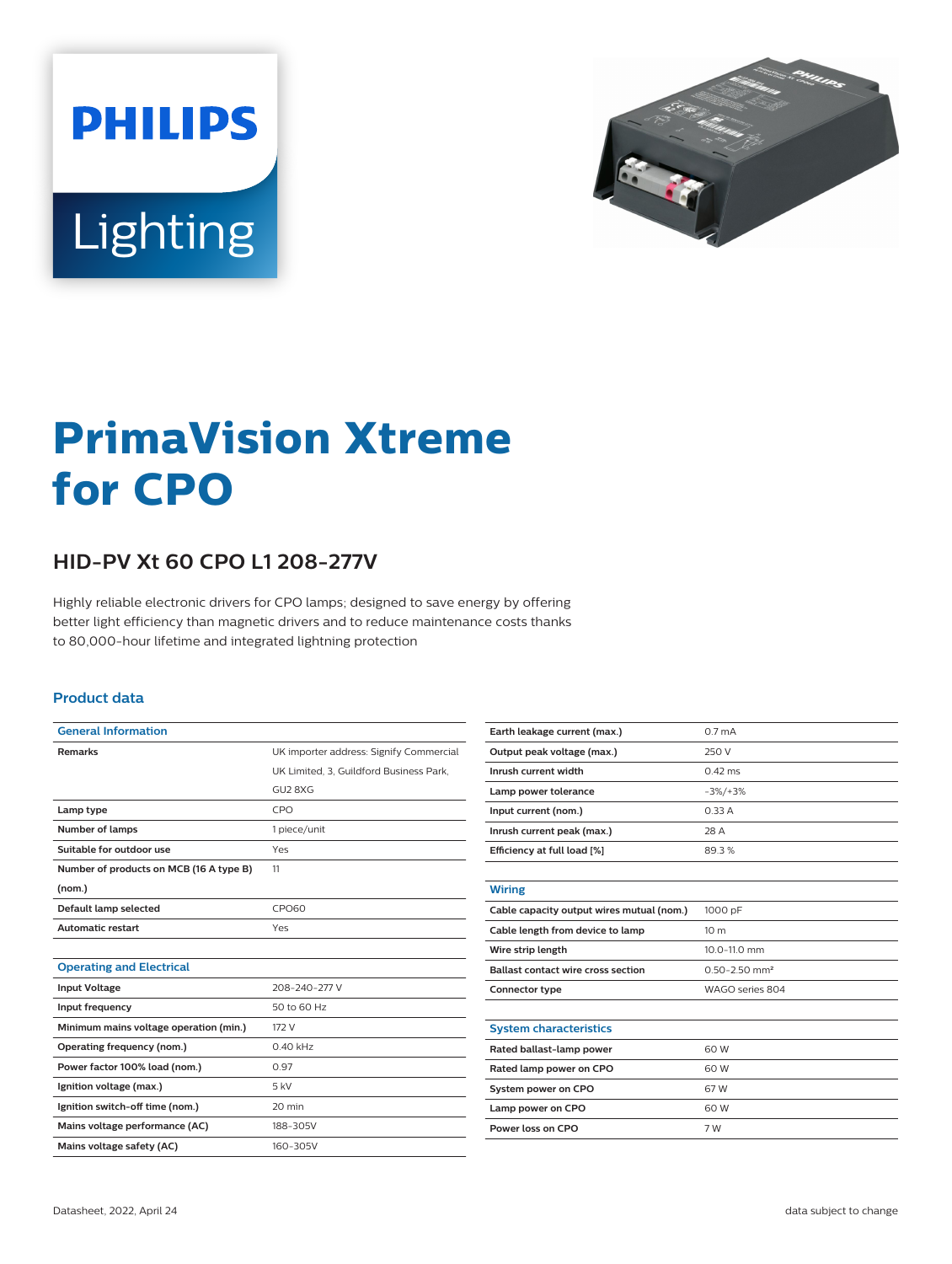### **PrimaVision Xtreme for CPO**

| Power loss on CPO while dimming        | 5 W                                     | Safety standard                    | IEC 607, 609, 926, 928   No Standard for |  |
|----------------------------------------|-----------------------------------------|------------------------------------|------------------------------------------|--|
|                                        |                                         |                                    | HID Lamp drivers exists. Requirements in |  |
| <b>Temperature</b>                     |                                         |                                    | these standards to be used if considered |  |
| T-ambient (max.)                       | 55 °C                                   |                                    | relevant for the product.]               |  |
| T-ambient (min.)                       | $-30 °C$                                | <b>Quality standard</b>            | ISO 9000:2000                            |  |
| T storage (max.)                       | 55 °C                                   | <b>Environmental standard</b>      | ISO 14001                                |  |
| T storage (min.)                       | $-30 °C$                                | Harmonic current emission standard | IEC 61000-3-2                            |  |
| T-case lifetime (nom.)                 | 80 °C                                   | <b>Vibration standard</b>          | IEC 68-2-6 Fc (10-150Hz, 2G)             |  |
| T-case switch off (min.)               | 92 $°C$                                 | <b>Bumps standard</b>              | IEC 68-2-29 Eb (10G/16ms)                |  |
|                                        |                                         | <b>Humidity standard</b>           | EN 61347-2-12 clause 11                  |  |
| <b>Controls and Dimming</b>            |                                         | <b>Approval marks</b>              | F-Marking CE marking ENEC certificate    |  |
| Programmable lamp settings             | None                                    |                                    | VDE-EMV certificate                      |  |
| Pre-set integrated controls            | None                                    | Humming and noise level            | $<$ 30 dB(A)                             |  |
| Programmable dimming options           | None                                    |                                    |                                          |  |
| Control input protection               | Yes (Basic insulation)                  | <b>Product Data</b>                |                                          |  |
| <b>Regulating level</b>                |                                         | Full product code                  | 871829124143000                          |  |
|                                        |                                         | Order product name                 | HID-PV Xt 60 CPO Q 208-277V              |  |
| <b>Mechanical and Housing</b>          |                                         | EAN/UPC - product                  | 8718291241430                            |  |
| Housing                                | Q                                       | Order code                         | 24143000                                 |  |
|                                        |                                         | SAP numerator - quantity per pack  | $\mathbf{1}$                             |  |
| <b>Approval and Application</b>        |                                         | Numerator - packs per outer box    | 12                                       |  |
| Surge protection (common/differential) | EN61547 (L-L 2kV, L-G 4kV), 10kV TIL kV | <b>SAP material</b>                | 913700685466                             |  |
| IP luminaire classification            | 34                                      | SAP net weight (piece)             | 0.820 kg                                 |  |
| Active temperature protection          | Yes                                     |                                    |                                          |  |
| EMI 9 kHz  300 MHz                     | CISPR 15 ed 7.2                         |                                    |                                          |  |
| EMI 30 MHz  1,000 MHz                  | CISPR15 Edition 7.2                     |                                    |                                          |  |

#### **Dimensional drawing**



| Product                        | D1 | C <sub>1</sub> | A1    | A <sub>2</sub> | R1   | <b>B2</b> |
|--------------------------------|----|----------------|-------|----------------|------|-----------|
| HID-PV Xt 60 CPO O 4.5 mm 40.0 |    |                | 150.0 | 133.6          | 90.0 | 70 N      |
| 208-277V                       |    | mm             | mm    | mm             | mm   | mm        |